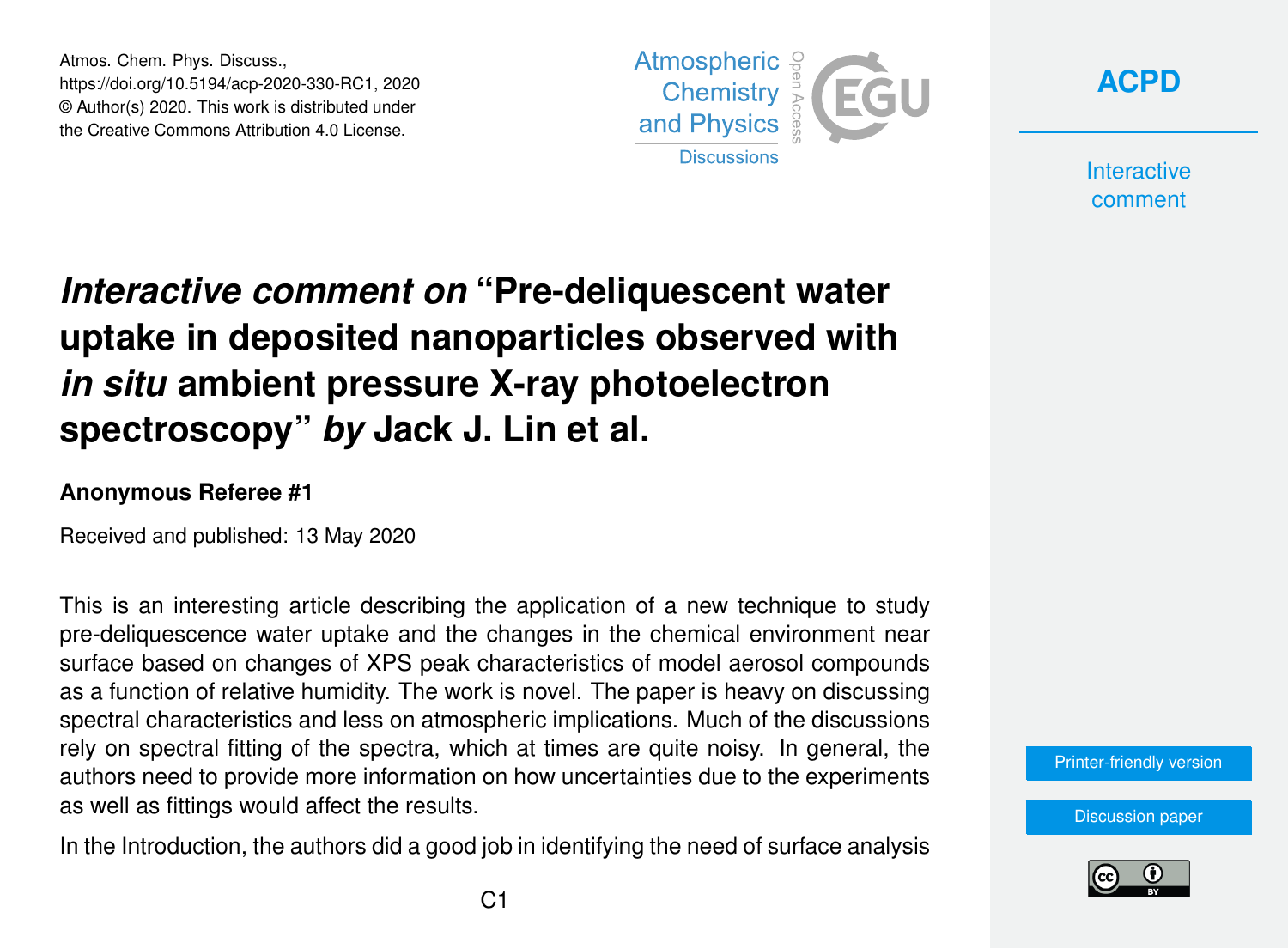as well as pre-deliquescence water uptake. However, they seem to have missed some useful literature relevant to this paper. 1. XPS has been used to examine ambient particles collected by a MOUDI. Cheng et al. (2013, 2014) analyzed particles from various stages, including the last stage of 0.056 to 0.1 microns. 2. Gen et al. (2017, 2019) have used SERS to detect the presence of surface adsorbed water and the formation of BrC on particle surface. 3. Pre deliquescence water adsorption/absorption of NaCl has been indirectly discussed in HTDMA measurements, albeit at much higher RH than the range studied in this paper. I also encourage the authors to look into the literature of the changes of the shape factors as indication of pre-deliquescence water uptake.

Line 148: The authors discussed the shift in binding energy and the intensities of the peaks as two independent variables. I wonder if the intensity of the peak changes as a result of changes in the chemical environment. If this is the case, some of the discussions on peak ratios later need to incorporate this dependency.

Figure 3: It is necessary to give more evidence to convince this reviewer that the 0.2eV memory effect is real, from the perspective of experimental uncertainty and peak fitting. Have they reproduced the results? Much of the discussion in that paragraph seems to be more on the results of NaCl(001) single crystals than of the particles. It is interesting to note the NaCl (001) data show another increase in shifts after reaching a plateau. Any reasons?

Line 190-210: The authors discussed that peak broadening of the particles is less than that of single crystals. I don't have a good sense of the discussion because there was no quantitative information for comparison. In Figure 1, compared to 0 mbar peak, the 5 mbar peak did occur to me that there was broadening. It would be good to again have some sensitivity analysis on how fitting and experimental uncertainty would potentially affect the extent of broadening or the lack of it. Are we talking about results that are statistically significant? Line 209-213: I cannot follow the logic. It was suggested earlier that "the decrease in peak broadening observed for single crystals is ultimately

#### **[ACPD](https://www.atmos-chem-phys-discuss.net/)**

**Interactive** comment

[Printer-friendly version](https://www.atmos-chem-phys-discuss.net/acp-2020-330/acp-2020-330-RC1-print.pdf)

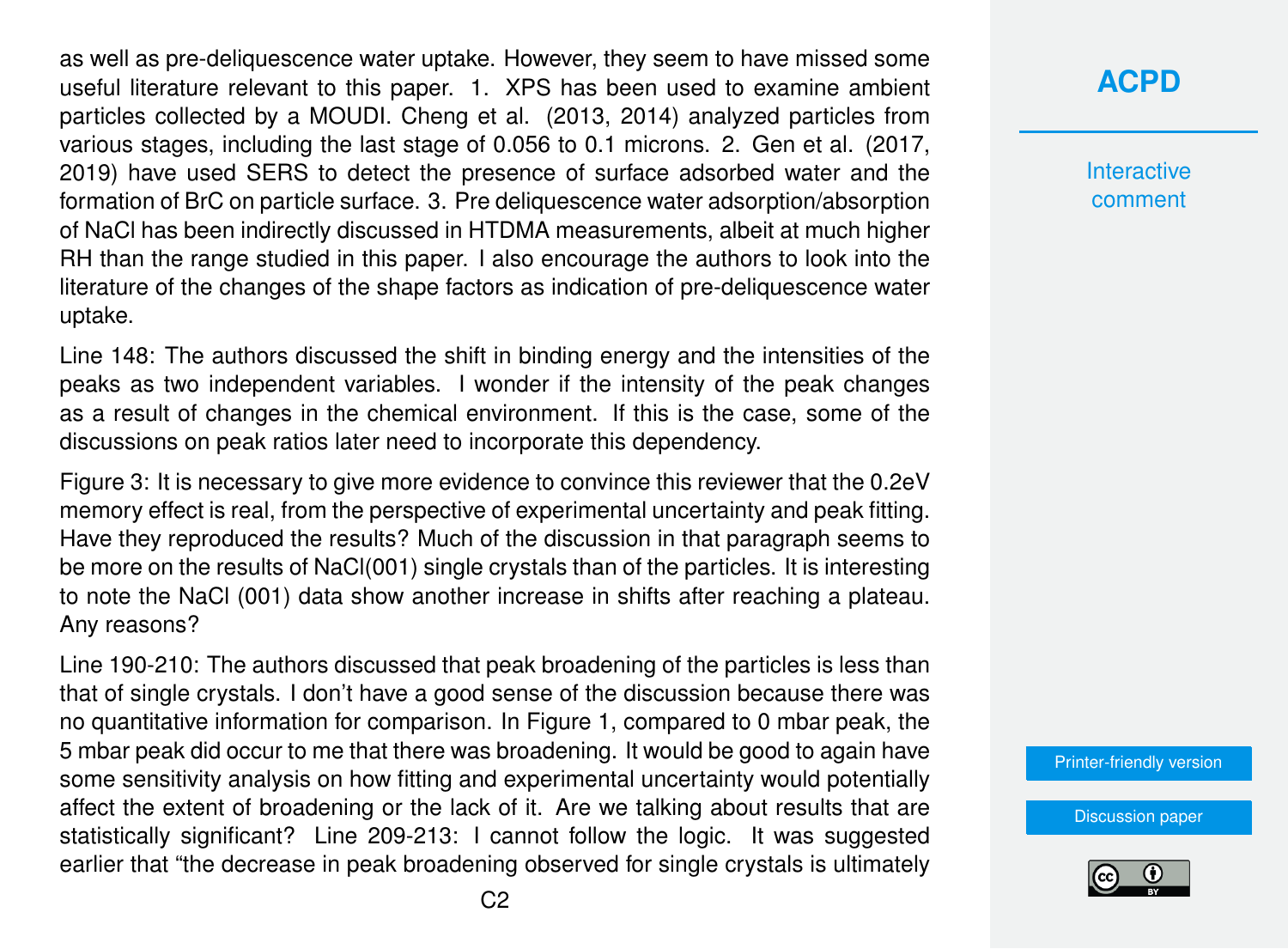attributed to adsorbed water reducing inhomogeneities in the surface potential". Do you mean that particles have more inhomogeneities and therefore the same amount of water will have a less effect in reducing inhomogeneities, when compared to single crystals? I am also confused by the term "immediately" in the sentence "The KPM experiments show that the inhomogeneities are removed immediately after water is adsorbed on the surface." What does it mean in terms of the amount of water needed to remove the inhomogeneities?

Line 217: How confident are the authors on these ratios, in light of the experimental uncertainty, especially that for Na 1s at high RH? Also, it is useful to include data of the UHV experiment and 0 mbar after dosing for comparison.

Line 268: The C-C/C-H peak dominates all the spectra of sucrose and may significantly affect the fitting of the C-O and O-C-O peaks in C1s. The authors need to do a better job in defending the validity of these fitted results.

Line 283: The O1s peak dominates in Figure 6 and the author attributed it to water vapor. I am surprised that whatever interactions between water vapor and the particles can lead to energy shift of the water vapor peak. Do you mean Adsorbed water? Did you see the same in NaCl experiments? Again, I am not sure how the uncertainty would affect the fitting results.

Line 292: I found the discussion " the changes in relative ratios between C-O and O-C-O bound carbon C 1s and oxygen O 1s signals are small" somewhat arbitrary. From eyeballing the peaks, I feel that there are some changes in the ratios of the intensities of the two peaks. If these changes are considered small, I would argue that the changes in Na/Cl ratios are small too.

Line 295: I found the use of EDB data to support their results not convincing, at least not consistent with the earlier claims that EDB, optical levitation and a host of other techniques do not provide adequate sensitivity in pre-deliquescence water uptake.

## **[ACPD](https://www.atmos-chem-phys-discuss.net/)**

**Interactive** comment

[Printer-friendly version](https://www.atmos-chem-phys-discuss.net/acp-2020-330/acp-2020-330-RC1-print.pdf)